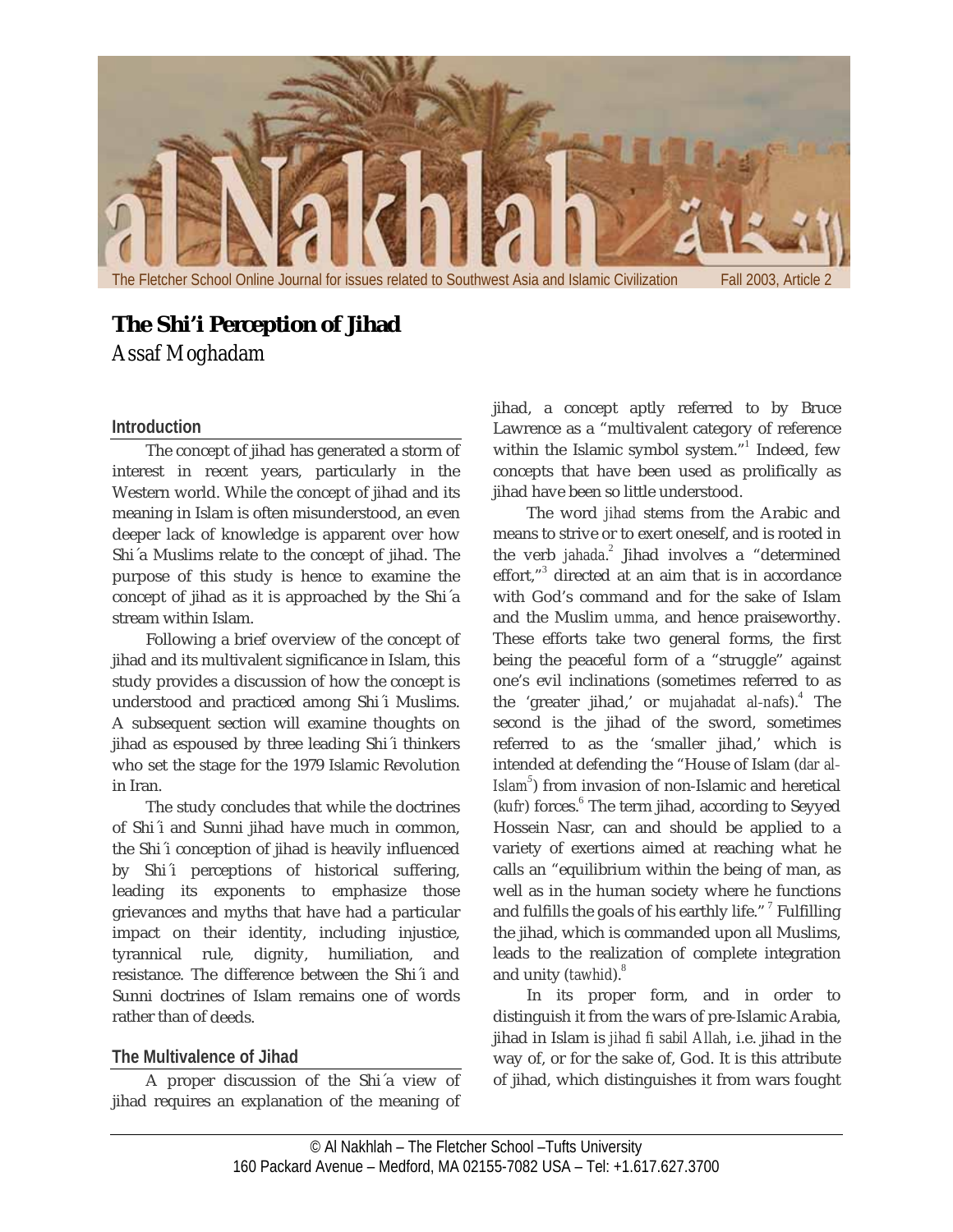for the sake of personal ends such as glory or booty.

On the subject of jihad, the Quran offers what at times seem to be conflicting pronouncements. More moderate descriptions of jihad emphasizing a passive endurance of persecution dominate the earlier Meccan verses, while the later Medinan verses tend to stress a jihad more inclined to ward off aggression, and at times permitting it.<sup>10</sup> Verses in the Quran relating to the jihad deal with a variety of issues, encompassing fighting, the treatment of prisoners of war, truce, neutrality, military methods, initiation and termination of war, and the spoils of war. $^{11}$ 

The doctrine of jihad presupposes the existence of a unified Islamic state that governs the entire *umma*. It is the latter's duty to expand the territory of this state, aiming to eventually bringing "the whole earth under the sway of Islam and to extirpate unbelief." <sup>12</sup> That expansion is a collective duty of the *umma*, and presupposes the existence of a legitimate caliph.<sup>13</sup>

### **The Shi'i Perception of Jihad**

It must be recognized that the Shi*´*i conception of jihad is intimately tied to Shi*´*i perceptions of historical suffering and grievances. $14$  The incident that proved most formative for Shi'i identity-building was the martyrdom of Hussein, the Prophet Muhammad's grandson, on a desolate plain in Karbala in today's Iraq in 680. Hussein contended the accession to the caliphate of the new Umayyad leader, Yazid I, by virtue of his descent from the Prophet. Near Karbala, Hussein, a small band of followers, and members of his household were besieged and finally massacred by Umayyad forces on Ashura, the tenth day of the month of Muharram.

Ever since that fateful Ashura, the martyrdom of Hussein at Karbala has become a central component of Shi´i identity and has imbued Shi´i awareness, in the words of Martin Kramer, with an "emotive drama of martyrdom."<sup>15</sup> Moreover, Yann Richard remarked that the martyrdom of Hussein—the only living grandson of the Prophet—"has become the

prototype of every struggle for justice, every suffering."<sup>16</sup> To this day, Shi'i pilgrims visit shrines associated with the battle of Karbala.<sup>17</sup> The emotive drama of Shi´i suffering also finds expressions in Shi´i rites marking the Ashura, when self‐flagellation is often used as a sign of mourning.

Apart from martyrdom, an additional element in Shi´i doctrine that had a direct bearing on how Shi´is understand jihad is the Occultation (*ghayba*) of the Twelfth Imam. According to the dominant Twelver (*Ithna‐Ashari*) denomination within Shi´ism, there have been twelve Imams since Muhammad's death—descendants of the prophet's family who were the "rightful spiritual and worldly heirs of the Prophet's authority,"<sup>18</sup> and hence the true leaders of the Islamic *umma*. Shi´is emphasize the persecution and eventual murder of these rightful Imams by the reigning caliphs, who thus deprived the Imams of their right to assume the caliphate. Unlike his eleven predecessors, however, the Twelfth Imam is believed to have been taken into occultation by God in 874 to thwart yet another murder of a rightful Imam. In 941, the last time that the "Hidden Imam" had been seen, he entered the Great Occultation. Shi´is believe that the Hidden Imam is alive and will eventually return as the Mahdi, "the one guided by God"<sup>19</sup> who will usher in the End of Days "to fill the world with justice and equity."<sup>20</sup> In Shi´ism, it is the Hidden Imam who holds true worldly authority, but in his absence it was the *ulama*, the learned ones, who took over this task until the occulted Imam's return (*raj´a*).

Shi´a perceptions of its suffering have over the time been accompanied by the feeling that the source of Shi´i agony—the Sunni usurpers of the real Islam—need to be battled. It is in this duality of suffering and resistance that modern Shi´i identity is properly understood. Moojan Momen, for example, describes as a "strange paradox in Shi´i Islam" the existence of these two contradictory attitudes: on the one hand, Imams are praised for enduring suffering; on the other hand, Hussein, the great hero of Shi´ism, is praised for standing up to tyranny and fighting in the face of overwhelming odds against him. $^{21}$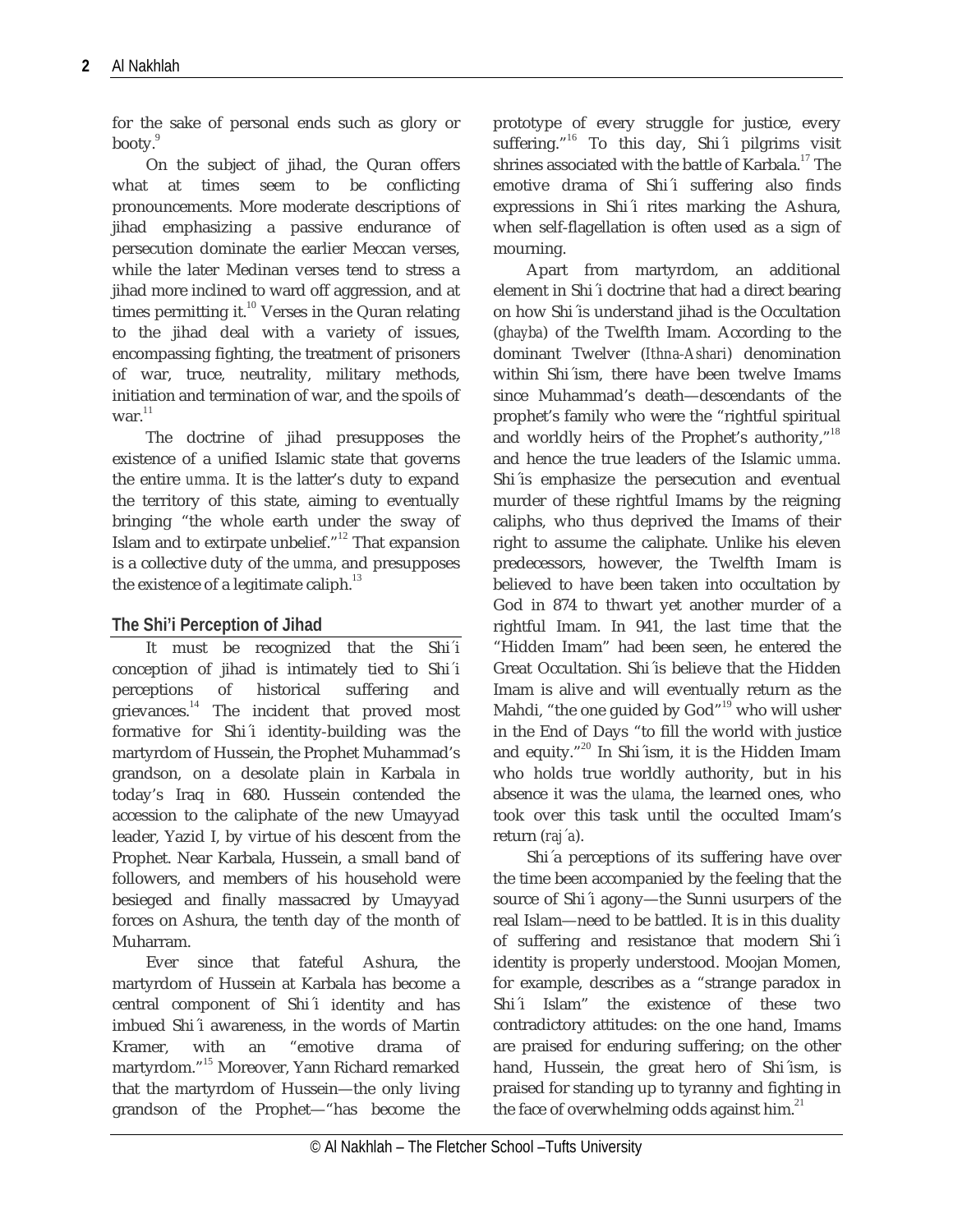Given this historical conditioning of a Shi´i identity marked by grievances, the variance between Shi´i and Sunni perceptions of jihad should come as no surprise. Nevertheless, the degree to which Shi´a and Sunni perceptions of jihad differ from one another are the substance of ongoing debate. $^{22}$ 

In Shi´ism, the notion that jihad, at least in theory, requires the return of the rightful Imam crystallizes as the key difference between Sunni and Shi´a views on jihad. Following the Occultation of the Twelfth Imam, Shi´i theory holds, no lawful expansionist jihad can be fought.<sup>23</sup> Despite the fact that Shi'i theory puts expansionist jihad on hold, this theoretical notion of a time‐out as long as the Twelfth Imam is in his *ghayba* has not been strictly adhered to by all Shi´i thinkers and leaders. During the Qajar period of Iran, for instance, Sheikh Ja'far Kashif al‐Ghita (1812‐13) announced that during the occultation, the duty to defend Islam through jihad rests upon the *mujtaheds*. 24

These seemingly contradictory arguments regarding jihad are rooted in the fact that the very question over authority during the Twelfth Imam's absence is still disputed. Mehdi Abedi and Gary Legenhausen elaborate on the different strands of opinion regarding rightful rule in the absence of the Hidden Imam. They explain that while some have deemed as illegitimate any attempt at replacing the Imam's authority by that of another entity, some Shi´i rulers, and especially the shahs during the Safavid Empire (1502‐1779), have claimed to reign as the representatives of the Hidden Imam, while even receiving support in their claims from among the *ulama*.<sup>25</sup> Today, the dominant view among contemporary Shi´i scholars is that "the responsibilities of the Imam may fall upon lesser souls during his absence."<sup>26</sup>

Since the question over the rightful authority during the absence of the Twelfth Imam has never been settled to this day, the question of whether it is legitimate to wage jihad in the Imam's absence has been similarly inconclusive.

It should be recalled here again that only expansionist or "offensive" jihad is regarded by most Shi´i thinkers as unlawful as long as the Twelfth Imam is absent.<sup>27</sup> Hence, defending the

*umma* against an outside attack remains obligatory, $^{28}$  and the question of what constitutes an "attack" on Islam therefore appears to stand at the pivot of the controversy within Shi´ism over whether and under what conditions jihad in the military sense—justified as a defense against a foreign attack—needs to be waged. Abdulaziz Sachedina points out that one Shi´i interpretation of jihad that dates back to early Islamic times permits the 'jihad of the Sword' even against fellow Muslims "if the latter are engaged in spreading discord in the earth." $^{29}$ 

# **Exponents of the Shi'i perception of Jihad**

#### **Ali Shariati—Jihad and Shahadat**

In his speech "jihad and Shahadat,"<sup>30</sup> Ali Shariati (1933‐1977), an Iranian sociologist born near Mashad, draws a distinction between jihad on the one hand, and *Shahadat* on the other. Shariati describes a *shahid* (literally "witness") as a person who "negates his whole existence" for a sacred ideal and goal. The ideal embodiment of the notion of the *shahid* is Hussein, the son of Ali, who sacrificed himself at the Battle of Karbala, and through this very act became sacredness himself, Shariati argues.

Shariati distinguishes two kinds of *shahid* personified, on the one hand, by Hamzeh, and on the other hand by Hussein, the grandson of the Prophet. Hamzeh died a hero, going into battle "to achieve victory and defeat the enemy." He became a *shahid* dying for the cause of his personal belief, and his act is an "individual shahadat." Hussein, meanwhile, "consciously welcomes death" by negating himself. He is not killed accidentally, but "rebels." *Shahadat* means more than "to be killed," and involves an issue that is being "covered up" (such as the truth, or an injustice), "and is about to leave the realm of memory…"

Having used the examples of Hamzeh and Hussein, Shariati then juxtaposes jihad and *Shahadat*. Hamzeh, he writes, is a *mujahed* (i.e. a person engaged in jihad) who was killed in the midst of jihad, whereas Hussein was a *shahid* even before he was killed. How so? Shariati argues that from the moment that Hussein refused to swear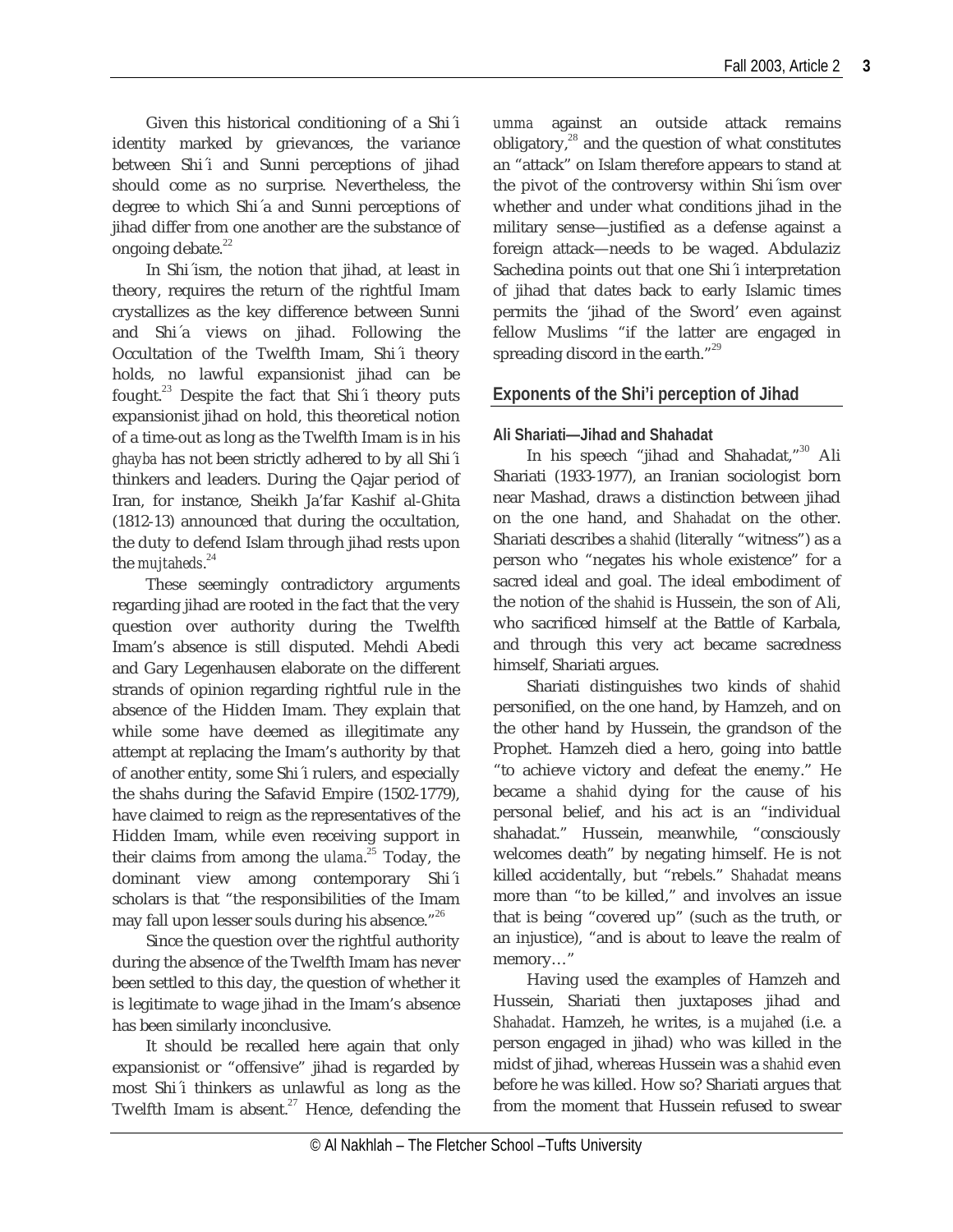allegiance to Yazid before the governor of Medina, he consciously chose his own death, hence negated himself. "A shahid," Shariati writes, "is a person who, from the beginning of his decision, chooses his own shahadat, even though, between his decision‐making and his death, months or even years may pass." The key difference is that while "Husayn has chosen shahadat… Hamzah has been chosen by shahadat." While in the case of the death of Hussein, death is an "ideal," the "destination," and "an ideology," in Hamzeh's case death is "an accident" and a "tragedy."

#### **Ayatollah Sayyid Mahmud Taleqani**

Another prominent commentator on the concept of jihad in Shi´ism is the Iranian cleric Ayatollah Sayyid Mahmud Taleqani (1910‐1979), who elaborated on his view regarding jihad in a speech also titled "jihad and Shahadat."<sup>31</sup>

Taleqani opens his long speech by saying that "God has created a power in man's instinct which is called 'anger,' whose function Taleqani describes as safeguarding the right to live, dignity, and nationality. Anger, however, must be guided by divine legislation in order not to become deviant. Jihad must be *jihad fi sabil Allah*, i.e. jihad in the name, or for the sake, of God—the way of God being the "well-being and betterment" of human society."

The polar opposite, the wrong way to struggle, is *taghut* (from *tughyan—*rebellion, outburst), Taleqani says. Taghut is a "selfish person," one who "overflows from his rightful social limits." jihad and *taghut* form a dichotomy in as far as a struggle can only be one or the other, because if people are not guided by God, they will be "possessed by *taghut*."

Taleqani then proceeds to group jihad into four categories: First, jihad waged against foreigners in order to "remove those obstacles which are placed before those who cannot see the truth"; second, jihad to protect Islam and Islamic countries, which involves the defense of one's rights and dignity; third, jihad against protected minorities (*dhimmi*) if they rebel against the Muslim law and "become hostile (*muharib*)"; and finally jihad against the despots.

Taleqani says that the Islamic sources command that "jihad cannot be for the sake of strengthening the government of a tyrant, sultan, or imam. But it is recommended for us to fight alongside a just sultan and to defend him." Hence, if a just ruler leads the Muslims, jihad is required on all Muslims. But much like the leader, the *mujahed* himself must be pure, or the jihad is not just. He must worship God, free himself from his material possessions, and "prostrate himself unto God."

# **Ayatollah Murtaza Mutahhari**

Another predominant Shi´i commentator on jihad is Ayatollah Murtaza Mutahhari (1920‐1979), whose teachings have greatly influenced many Shi´is, including Ayatollah Ruhollah Khomeini. His pamphlet titled "jihad: The Holy War of Islam and its Legitimacy in the Quran" consists of four lectures. 32

On the legitimacy of jihad, Mutahhari argues that a purely aggressive war—such as in pursuit of greed, territory, over‐ambition, or as a result of a feeling of one's own racial superiority over another group—is incorrect, even evil. However, if a war is undertaken in order to defend one's land, property, freedom, or self‐esteem, then war is legitimate, even "commended and necessary for human existence."

While Mutahhari agrees with Christianity that "Of course peace is good," he holds that at times, religions themselves are faced with aggression, and "sometimes the reply must be given by force." Alternatively, the religion will suffer humiliation and misery. "Such a submission in the face of force can never be called peace."

Jihad is obligatory when another party is guilty of a "gross injustice towards another group of human beings," and Muslims have the power to come to the aid of the latter—be they Muslims or non‐Muslims, but especially when they are Muslims. In this case, the liberating Muslims need not even wait for the oppressed group to invite any help from the outside.

The defense of humanity and human rights is, for Mutahhari, the most superior jihad. He believes that the 'jihad' of the European countries,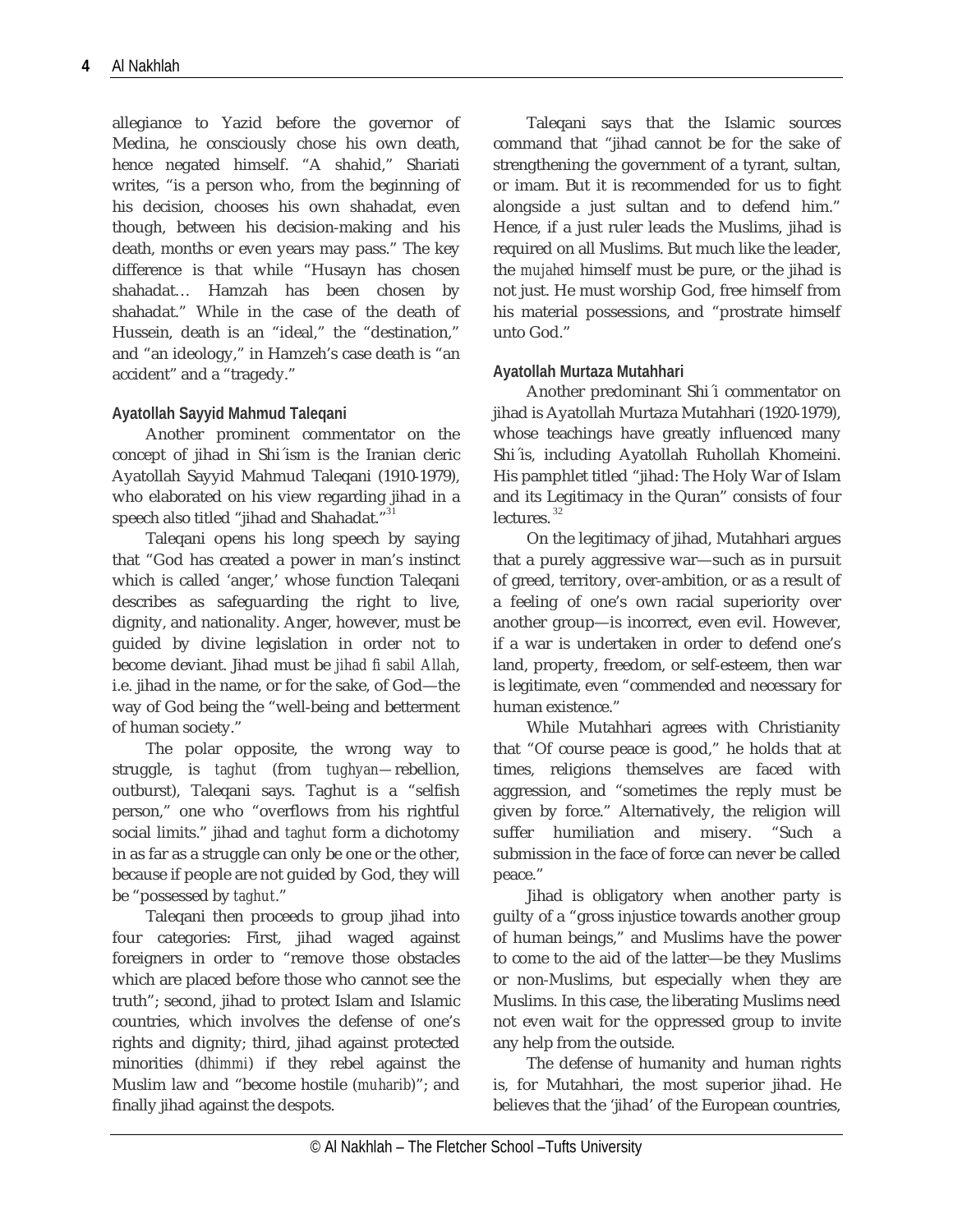who rushed to the aid of Algeria during its war with the French, was holier than the jihad that the Algerians themselves waged, "because Algerians were defending the cause of their own rights, while the cause of the others was more ethical and more sacred that that of the Algerians."

#### **Conclusion**

This study has placed the concept of jihad in the context of Shi´i doctrine. It allows us to reach several conclusions about the Shi´i conception of jihad.

The discussion of Shi´i theory on jihad, and particularly an analysis of the views expressed by the three Shi´i thinkers featured in this study suggest that just as jihad is a multivalent concept in Islam at large, so does Shi´ism offer a range of interpretations of jihad within its doctrine. The Shi´i conception of jihad, therefore, is itself multivalent.

Shi´i and Sunni doctrines of jihad have at least as much in common as they are different. Sunnis and Shi´is, for instance, are all obliged to defend their religion, lives, territory and property. In contrast to Sunni doctrine, however, Shi´i doctrine demands that jihad be put on hold until such time that the 12<sup>th</sup> Imam returns from his *ghayba*, and this key difference to Sunni views of jihad is the most well-known, and arguably the most important difference between Sunni and Shi´i conceptions of jihad. In practice, however, not all Shi´is have internalized this doctrine as a binding law.

The common denominator in the doctrines of all the three Shi´i leaders discussed above is that jihad is always legitimate when Islam itself, or Islamic values for that matter, are imperiled. The crucial question then becomes—and here the views may differ—what constitutes an outside attack, or a "defense of Islam" for that matter? At what point is Islam, or the values for which it stands, considered to be under attack? While there is no clear consensus on this issue, several themes are recurring in the speeches and statements analyzed above. These themes can be said to form the core of the Shi´i view of jihad as a defensive concept. They all have in common the shared memory of real or perceived historical injustices inflicted upon the Shi´a community by an illegitimate rule.

The first recurrent theme is that jihad must be waged against a tyrannical rule. The three Iranian thinkers discussed above have all experienced, firsthand, persecution by what they deemed an illegitimate monarchy that claimed to rule Iran by divine right, and they therefore best embody historical Shi´i grievances, the ultimate grievance being the martyrdom of Hussein at Karbala. The conclusions drawn by Shi´is against the historical guilt of the illegitimate rulers are exemplified in Taleqani's call for a jihad against the *taghut* and Mutahhari's claims that jihad in defense of human rights is the most superior jihad, and should even be waged in non‐Muslim countries.

A second theme is the sacred role of martyrdom (shahadat). The Shi´i *mujtaheds* and thinkers discussed here extol martyrdom for the sake of God as the greatest service to God possible. Here again, the primary historical example for Shi´is of a *shahid* is Hussein, who "witnessed" the great injustice that has taken place. "Witnessing," a central idea within "shahadat" from which the word also derives its name, helps the Shi´i community remember its historical suffering. From a practical point of view, it also helped Shi´is throughout the centuries maintain a common historical bond and a communal unity that defied sporadic persecutions by Sunni rule. But "witnessing" also serves the function of humiliating the enemy, as Shariati's speech makes abundantly clear. Shariati writes that through his martyrdom, the *shahid* "cannot defeat the enemy, but he can humiliate him."

The ultimate defeat of the enemy through the death of the martyr ties in the third recurrent theme within the Shi´i doctrine in general, and its views on jihad in particular, namely the idea of resistance. Taleqani and Mutahhari's acknowledgement of the existence of personal anger, which they believe necessary to be expressed as long as they are in line with the commandment of God, are a case in point, and reflect the depth of anger in Shi´ism, and the idea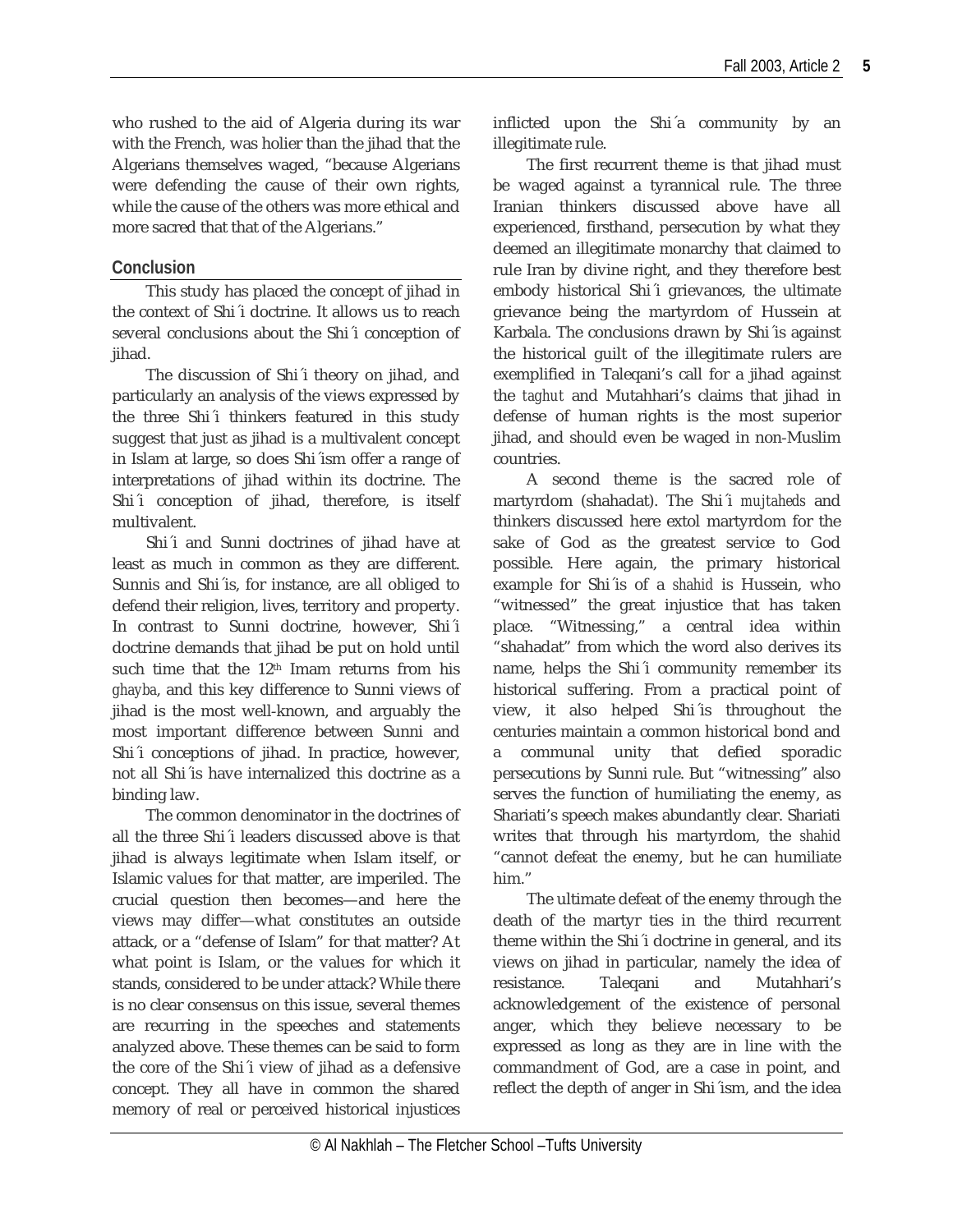of resistance that it helped foster in Shi´i identity and doctrine.

A fourth recurrent theme is the idea that jihad can legitimately be waged when the dignity of Muslims is at stake. "Man must defend his rights, to defend his dignity. This is the truth of jihad…" Taleqani states. Mutahhari legitimizes jihad in order to defend one's "self‐esteem," and regards a "dishonorable peace" as tantamount to surrender. The need to uphold one's dignity is also reflected in Ali Shariati's description of a shahid who, by his death, chooses not to "flee the hard and uncomfortable environment."

In the final analysis, it cannot be concluded that Shi´i conceptions of jihad—both internal and external—are clearly distinguishable from dominant Sunni points of views on this issue. Without a doubt, the Occultation of the 12<sup>th</sup> Imam and the theoretical inability to wage war in his absence is a belief that is entirely missing in Sunni doctrine. By and large, however, when it comes to waging jihad, Shi´is seem to be guided by rules that are rather similar to those of Sunni Muslims.

What does distinguish the two conceptions of jihad is an element absent in Sunni doctrine, namely the perception of historical suffering that began with the martyrdom of Hussein in Karbala, was followed by the murder of eleven rightful Imams, and continues, up to the present, with the isolation and/or discrimination in many countries in which Sunnis form a majority of the population and hold political power. These historical grievances have left a deep mark in Shi´i doctrine and identity overall, and in its relationship to jihad in particular. It helps explain why Shi´is, in their pronouncements on jihad, oftentimes emphasize those aspects of jihad which are particularly dear to them—the resistance against injustice and tyrannical rule, the need to maintain dignity, and the continued willingness to pay the ultimate price in this struggle through martyrdom. Ultimately, however, the difference in the perception of jihad between Shi´is and Sunnis remains one of words and emotions, rather than one of substance and deeds.

*Assaf Moghadam is a doctoral student at The Fletcher School at Tufts University and a senior research analyst at Mann & Mairone/Global Justice Group. He would like to thank Professor Ayesha Jalal for her comments on an earlier draft of this paper*

*The views and opinions expressed in articles are strictly the author's own, and do not necessarily represent those of Al Nakhlah, its Advisory and Editorial Boards, or the Program on Southwest Asia and Islamic Civilization (SWAIC) at The Fletcher School.*

 $\overline{a}$ 

 $1$  Bruce Lawrence, "Holy War (jihad) in Islamic Religion and Nation-State Ideologies," in Kelsay, John, and James Turner Johnson, eds*., Just War and jihad: Historical and Theoretical Perspectives on War* and Peace in Western and Islamic Traditions (New York: Greenwood Press, 1991), 146.<br><sup>2</sup> Rudolph Peters, *jihad in Classical and Modern Islam: A Reader* (Princeton, NJ: Markus Wiener, 1996), 1.<br><sup>3</sup> Mustansir Mir, "jihad in

*Times* (Ann Arbor, Michigan: Center for Near Eastern and North African Studies, University of Michigan, 1991), 113.<br><sup>4</sup> See, for example, Mir, ibid.<br><sup>5</sup> Islam divides the world into two zones, the House of Islam (*dar al-Islam*) and the House of War (*dar al*-

harb). Some jurists add to this categorization the House of Peace, or *dar as-sulh*.<br><sup>6</sup> Mustansir Mir argues that the *jihad* of the Sword is, for all practical purposes, synonymous to qital. Mir,

<sup>13.</sup> Seyyed Hossein Nasr argues that the 'jihad of the Sword' also applies to the socio‐economic domain, as well as to the personal domain, including the defense of one's rights and reputation, the family, and honor. From a spiritual point of view, he adds, "all the pillars of Islam can be seen as being related to *jihad*." Seyyed Hossein Nasr, "The Spiritual Significance of jihad," in *Traditional Islam in the Modern World* (London and New York: KPI, 1987), 29‐33. Mir, quoting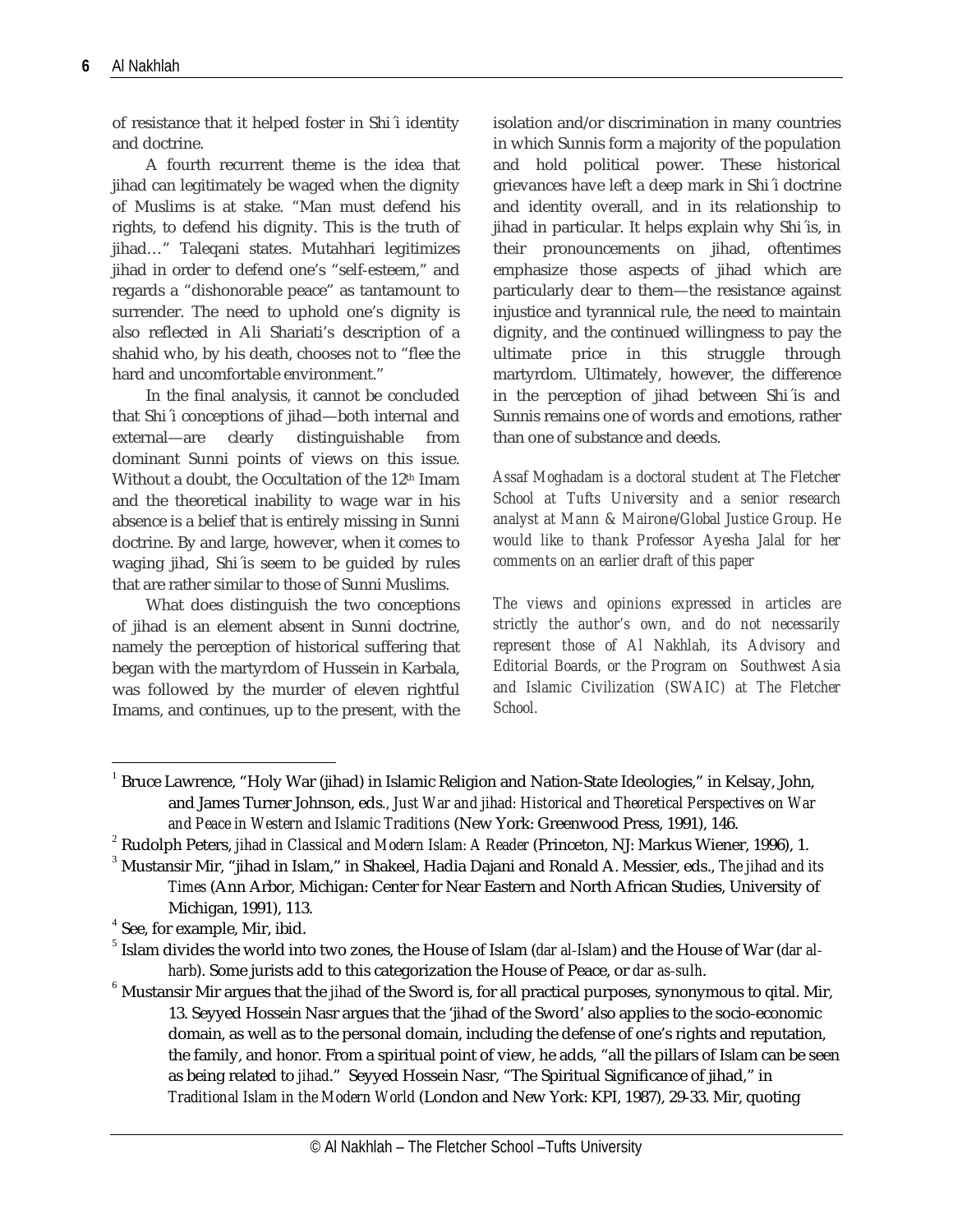Raghib, adds that some thinkers would add to the duality of "greater" and "lesser" jihad the

 $\overline{a}$ 

- 
- % jihad against Satan, or *mujahadat ash-shaytan*. Mir, 113.<br>
<sup>7</sup> Nasr, 28.<br>
<sup>8</sup> Ibid., 29.<br>
<sup>9</sup> See, for example, Mir, 114.<br>
<sup>10</sup> For examples of more passive Meccan verses, see Surahs (13:22 and 41:34-35 of the Quran. Fo verses permitting the violent defense against aggression, and active aggression, see Surahs (2:190; 4:75; 22:39; 2:217; 9:5; 2:191‐93 and 216; and 9:29). Peters, 1. Peters points out that the Quran does not provide an unequivocal statement on whether Muslims are to fight the unbelievers only as a defense against aggression or under all circumstances. Supporting the view are a number of verses, including the following: "And fight in the way of God with those who fight you, but aggress not: God loves not the aggressors." (K. 2:190). See Peters, 2.
- <sup>11</sup> For a discussion of military methods, see Majid Khadduri, *War and Peace in the Law of Islam* (Baltimore, MD: Johns Hopkins Press, 1955), 83‐94. On initiation and termination of war, see Khadduri, pp. 94-102, and 133-140. For examples of the verses on safe conduct of wars and truce, see Peters, 2. On neutrality and the treatment of prisoners of war, see Mir, 121. On the spoils of war, see Khaddouri, 118-133.<br><sup>12</sup> See Peters, 2. Peters quotes one verse from the Quran stating "Fight them until there is no persecution

- (or: seduction) and the religion is God's (entirely)." (K. 2:193 and 8:39).<br><sup>13</sup> Ibid., 3.<br><sup>14</sup> For discussions of Shi´i Islam, see for example Moojan Momen, *An Introduction to Shi´i Islam: The History and Doctrines of Twelver Shi´ism* (New Haven and London: Yale University Press, 1985); David Pinault, *The Shi´ites: Ritual and Popular Piety in a Muslim Community* (New York: St. Martin's Press, 1992); Yann Richard, *Shi´ite Islam: Polity, Ideology, and Creed* (Oxford, UK & Cambridge, MA: Blackwell, 1995); Roger M. Savory, "The Export of Ithna Ashari Shi´ism: Historical and Ideological Background," in Menashri, David, *The Iranian Revolution and the Muslim World* (Boulder, CO: Westview Press, 1990), 13‐39; and Ayatollah Ja'far Sobhani, *Doctrines of Shi´i Islam: A Compendium of Imami Beliefs and Practices*, Shah‐Kazemi, Reza, ed., transl. (London and New York: I.B. Tauris, 2001.
- Given the brevity of this paper, a discussion of Shi'i Islam will be deferred to a longer paper to be submitted at the end of the semester. <sup>15</sup> Martin Kramer, "Introduction," in *Shi´ism, Resistance, and Revolution*, ed. Martin Kramer (Boulder, CO:
- Westview Press, 1987), 2. <sup>16</sup> Yann Richard, *Shi´ite Islam: Polity, Ideology, and Creed* (Oxford, UK & Cambridge, MA: Blackwell, 1995),
- 29. <sup>17</sup> David Pinault, *The Shi´ites: Ritual and Popular Piety in <sup>a</sup> Muslim Community* (New York: St. Martin's
- Press, 1992), 6.<br><sup>18</sup> Pinault, 178-79.<br><sup>19</sup> See, for example, Pinault, 6.<br><sup>20</sup> Richard, 41.<br><sup>21</sup> Moojan Momen, *An Introduction to Shi´i Islam: The History and Doctrines of Twelver Shi´ism* (New Haven

- and London: Yale University Press, 1985), 236.<br><sup>22</sup> Rudolph Peters and Majid Khadduri, for example, argue that the doctrines are very similar, the one
- crucial difference being that "Twelver Shi´ites hold that jihad can only be waged under the
- leadership of the rightful Imam." Quoted from Peters, 4. See also Khadduri, 66. <sup>23</sup> Abdulaziz Sachedina, for example, points out that in Shi´i Islam, waging an offensive *jihad* requires the permission of the Imam. Abdulaziz Abdulhussein Sachedina, "The Just Ruler (*al‐sultan al‐adil*),"